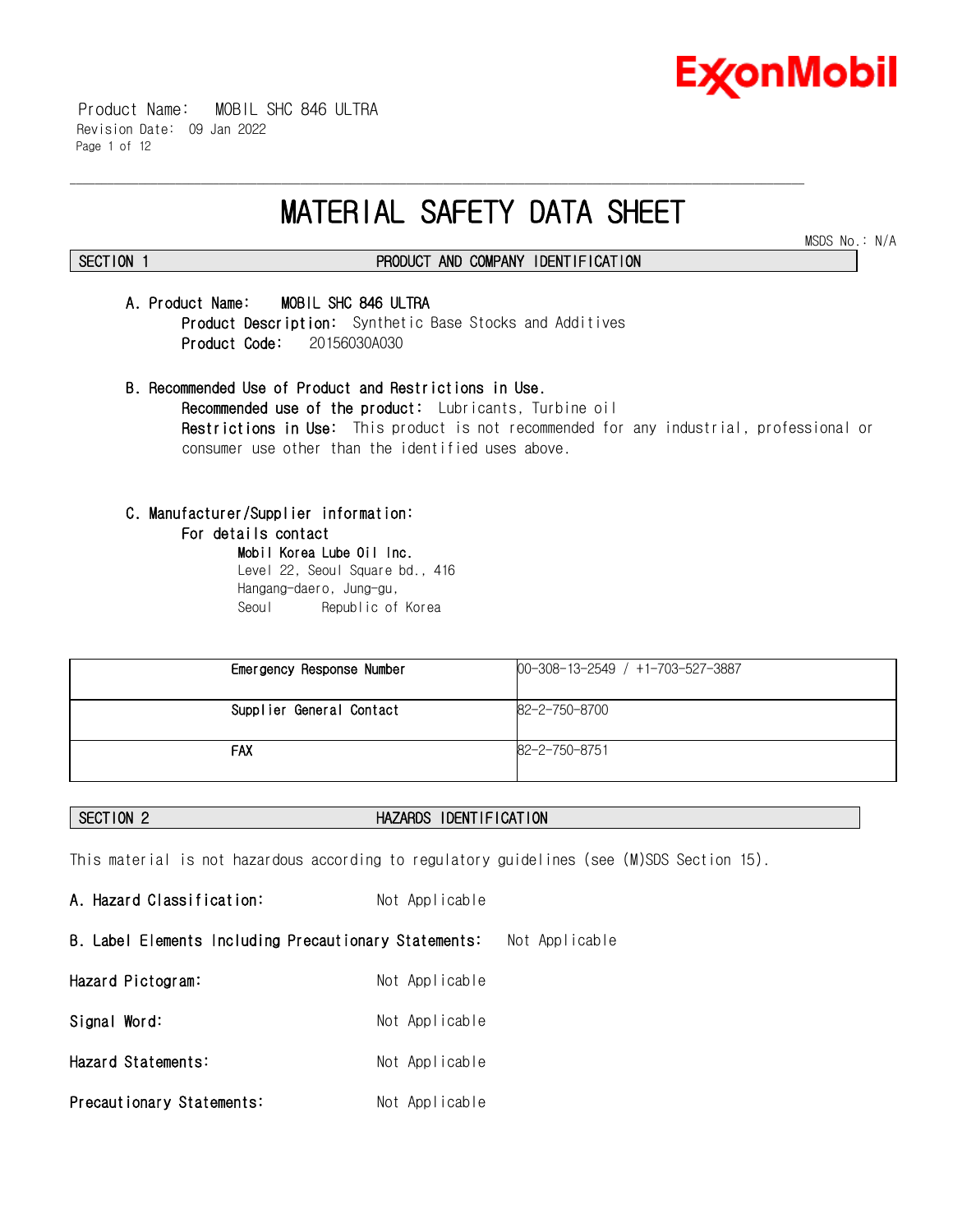

 Product Name: MOBIL SHC 846 ULTRA Revision Date: 09 Jan 2022 Page 2 of 12

# **C. Other Hazards Which Are Not Included In The Classification Criteria**

#### **Physical / Chemical Hazards**

No significant hazards.

#### **Health Hazards**

High-pressure injection under skin may cause serious damage. Excessive exposure may result in eye, skin, or respiratory irritation.

\_\_\_\_\_\_\_\_\_\_\_\_\_\_\_\_\_\_\_\_\_\_\_\_\_\_\_\_\_\_\_\_\_\_\_\_\_\_\_\_\_\_\_\_\_\_\_\_\_\_\_\_\_\_\_\_\_\_\_\_\_\_\_\_\_\_\_\_\_\_\_\_\_\_\_\_\_\_\_\_\_\_\_\_\_\_\_\_\_\_\_\_\_\_\_\_\_\_\_\_\_\_\_\_\_\_\_\_\_\_\_\_\_\_\_\_\_\_

#### **Environmental Hazards**

No significant hazards.

| NFPA Hazard ID: | Health: | Flammability: | Reactivity: 0 |  |
|-----------------|---------|---------------|---------------|--|
| HMIS Hazard ID: | Health: | Flammability: | Reactivity: 0 |  |

**NOTE:** This material should not be used for any other purpose than the intended use in Section 1 without expert advice. Health studies have shown that chemical exposure may cause potential human health risks which may vary from person to person.

# **SECTION 3 COMPOSITION / INFORMATION ON INGREDIENTS**

This material is defined as a mixture.

# **No Hazardous Substance(s) or Complex Substance(s) required for disclosure.**

\* All concentrations are percent by weight unless material is a gas. Gas concentrations are in percent by volume.

**SECTION 4 FIRST AID MEASURES**

#### **A. Eye Contact**

Flush thoroughly with water. If irritation occurs, get medical assistance.

# **B. Skin Contact**

Wash contact areas with soap and water. If product is injected into or under the skin, or into any part of the body, regardless of the appearance of the wound or its size, the individual should be evaluated immediately by a physician as a surgical emergency. Even though initial symptoms from high pressure injection may be minimal or absent, early surgical treatment within the first few hours may significantly reduce the ultimate extent of injury.

# **C. Inhalation**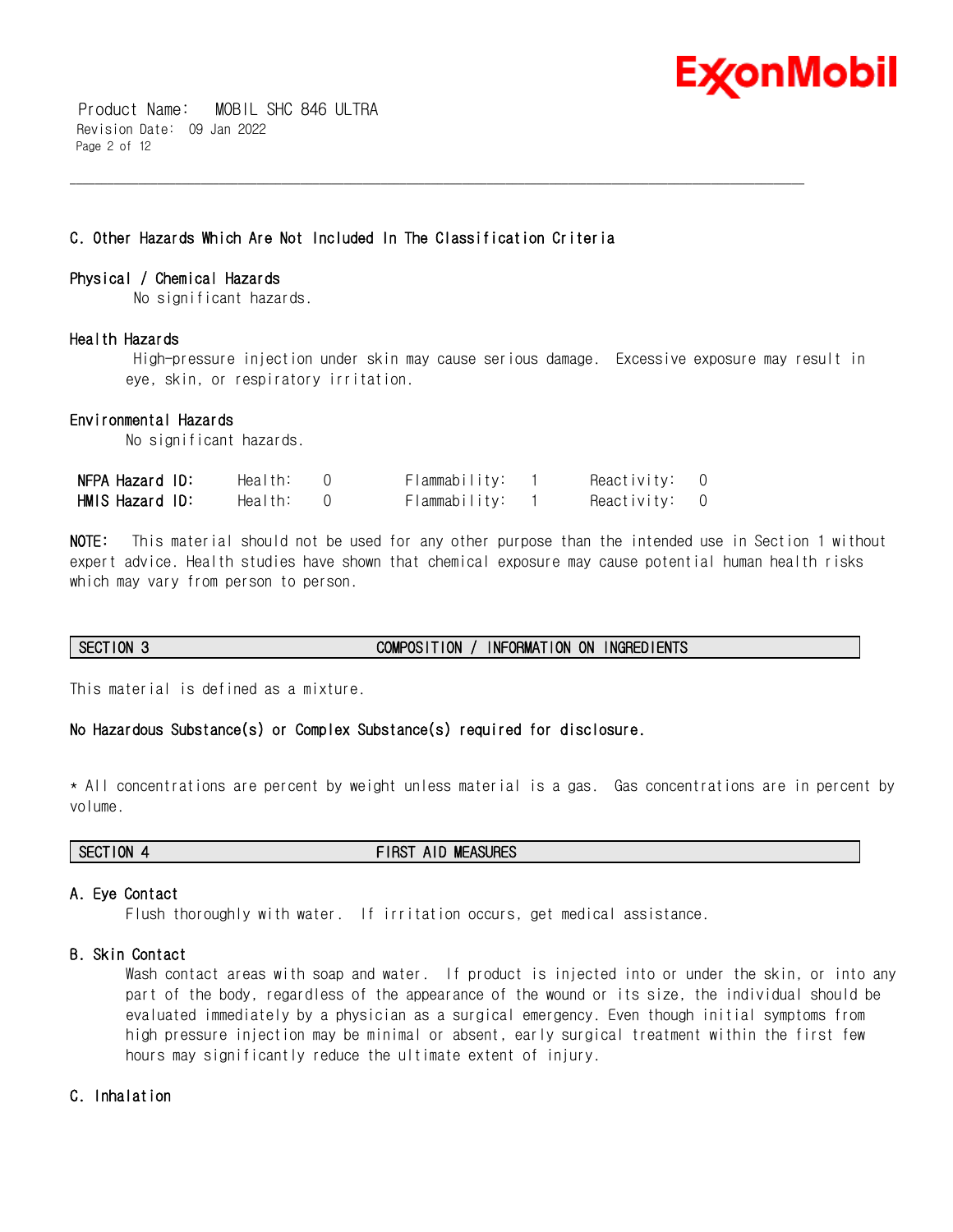

 Product Name: MOBIL SHC 846 ULTRA Revision Date: 09 Jan 2022 Page 3 of 12

> Remove from further exposure. For those providing assistance, avoid exposure to yourself or others. Use adequate respiratory protection. If respiratory irritation, dizziness, nausea, or unconsciousness occurs, seek immediate medical assistance. If breathing has stopped, assist ventilation with a mechanical device or use mouth-to-mouth resuscitation.

#### **D. Ingestion**

First aid is normally not required. Seek medical attention if discomfort occurs.

\_\_\_\_\_\_\_\_\_\_\_\_\_\_\_\_\_\_\_\_\_\_\_\_\_\_\_\_\_\_\_\_\_\_\_\_\_\_\_\_\_\_\_\_\_\_\_\_\_\_\_\_\_\_\_\_\_\_\_\_\_\_\_\_\_\_\_\_\_\_\_\_\_\_\_\_\_\_\_\_\_\_\_\_\_\_\_\_\_\_\_\_\_\_\_\_\_\_\_\_\_\_\_\_\_\_\_\_\_\_\_\_\_\_\_\_\_\_

#### **E. Other note to physician**

None

# **Acute and Delayed Symptoms/Effects**

See Toxicological Section

#### **Pre-existing Medical Conditions Which May Be Aggravated By Exposure**

None.

#### **SECTION 5 FIRE FIGHTING MEASURES**

**Flammability Properties** 

**Flash Point [Method]:** >215°C (419°F) [ ASTM D-92] **Autoignition Temperature:** N/D **Flammable Limits (Approximate volume % in air):** LEL: 0.9 UEL: 7.0

**A. Suitable (and Unsuitable) Extinguishing Media Appropriate Extinguishing Media:** Use water fog, foam, dry chemical or carbon dioxide (CO2) to extinguish flames.

**Inappropriate Extinguishing Media:** Straight Streams of Water

**B. Specific Hazards arising from the Chemical Unusual Fire Hazards:** None

> **Hazardous Combustion Products:** Aldehydes, Incomplete combustion products, Oxides of carbon, Smoke, Fume, Sulfur oxides

# **C. Special Protective Equipment and Precautions for Fire-fighters**

Evacuate area. Prevent runoff from fire control or dilution from entering streams, sewers, or drinking water supply. Firefighters should use standard protective equipment and in enclosed spaces, self-contained breathing apparatus (SCBA). Use water spray to cool fire exposed surfaces and to protect personnel.

#### **SECTION 6 ACCIDENTAL RELEASE MEASURES**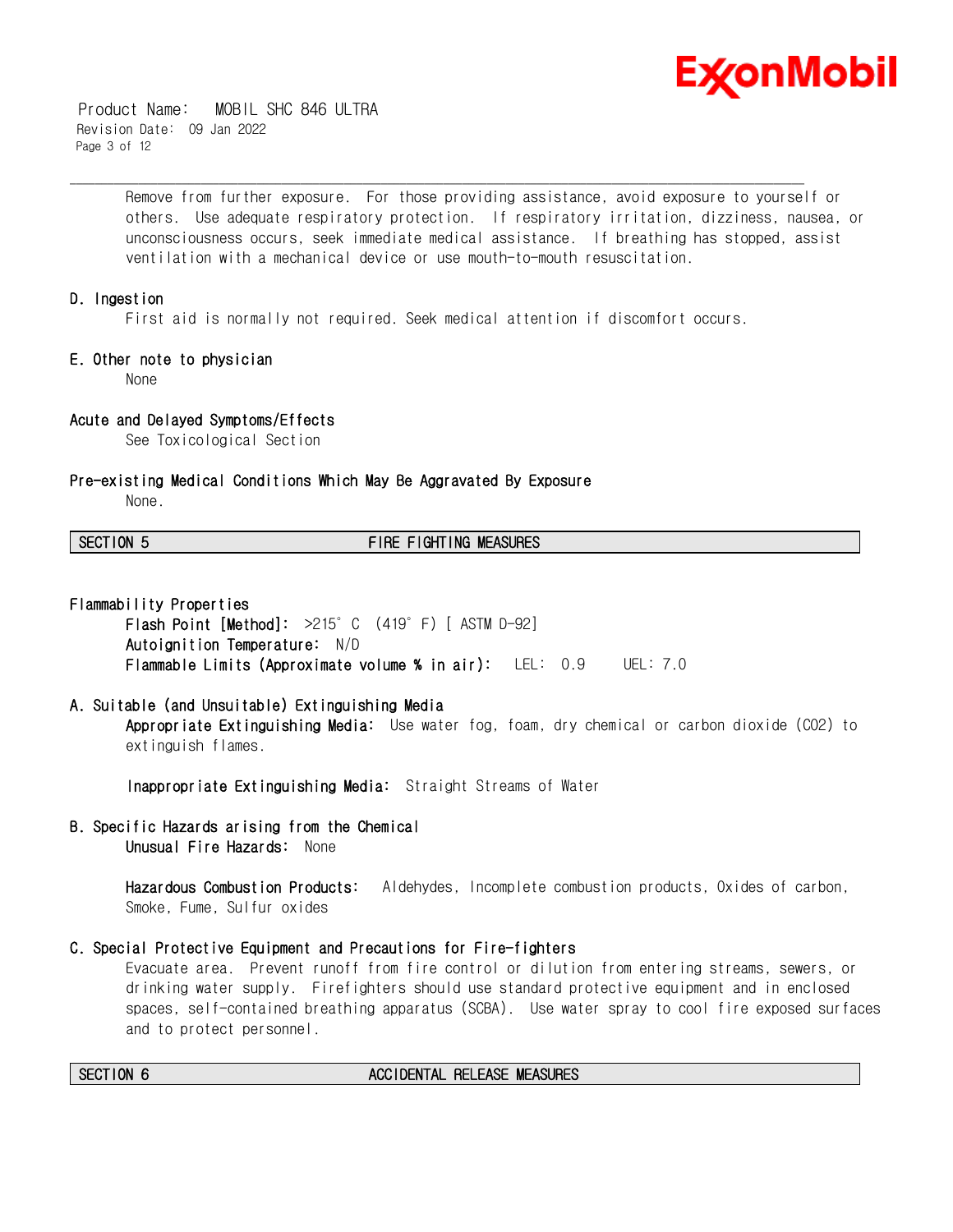

 Product Name: MOBIL SHC 846 ULTRA Revision Date: 09 Jan 2022 Page 4 of 12

#### **A. Personal Precautions and Protective Equipment**

Avoid contact with spilled material. See Section 5 for fire fighting information. See the Hazard Identification Section for Significant Hazards. See Section 4 for First Aid Advice. See Section 8 for advice on the minimum requirements for personal protective equipment. Additional protective measures may be necessary, depending on the specific circumstances and/or the expert judgment of the emergency responders.

\_\_\_\_\_\_\_\_\_\_\_\_\_\_\_\_\_\_\_\_\_\_\_\_\_\_\_\_\_\_\_\_\_\_\_\_\_\_\_\_\_\_\_\_\_\_\_\_\_\_\_\_\_\_\_\_\_\_\_\_\_\_\_\_\_\_\_\_\_\_\_\_\_\_\_\_\_\_\_\_\_\_\_\_\_\_\_\_\_\_\_\_\_\_\_\_\_\_\_\_\_\_\_\_\_\_\_\_\_\_\_\_\_\_\_\_\_\_

# **B. Environmental Precautions and Protective Procedure**

In the event of a spill or accidental release, notify relevant authorities in accordance with all applicable regulations.

Large Spills: Dike far ahead of liquid spill for later recovery and disposal. Prevent entry into waterways, sewers, basements or confined areas.

#### **C. Methods and Materials for Containment and Cleaning Up**

**Land Spill:** Stop leak if you can do it without risk. Recover by pumping or with suitable absorbent.

**Water Spill:** Stop leak if you can do it without risk. Confine the spill immediately with booms. Warn other shipping. Remove from the surface by skimming or with suitable absorbents. Seek the advice of a specialist before using dispersants.

Water spill and land spill recommendations are based on the most likely spill scenario for this material; however, geographic conditions, wind, temperature, (and in the case of a water spill) wave and current direction and speed may greatly influence the appropriate action to be taken. For this reason, local experts should be consulted. Note: Local regulations may prescribe or limit action to be taken.

#### **SECTION 7 HANDLING AND STORAGE**

# **A. Precautions for Safe Handling**

Prevent small spills and leakage to avoid slip hazard. Material can accumulate static charges which may cause an electrical spark (ignition source). When the material is handled in bulk, an electrical spark could ignite any flammable vapors from liquids or residues that may be present (e.g., during switch-loading operations). Use proper bonding and/or ground procedures. However, bonding and grounds may not eliminate the hazard from static accumulation. Consult local applicable standards for guidance. Additional references include American Petroleum Institute 2003 (Protection Against Ignitions Arising out of Static, Lightning and Stray Currents) or National Fire Protection Agency 77 (Recommended Practice on Static Electricity) or CENELEC CLC/TR 50404 (Electrostatics - Code of practice for the avoidance of hazards due to static electricity).

**Static Accumulator:** This material is a static accumulator.

# **B. Conditions for Safe Storage**

The type of container used to store the material may affect static accumulation and dissipation. Do not store in open or unlabelled containers. Keep away from incompatible materials.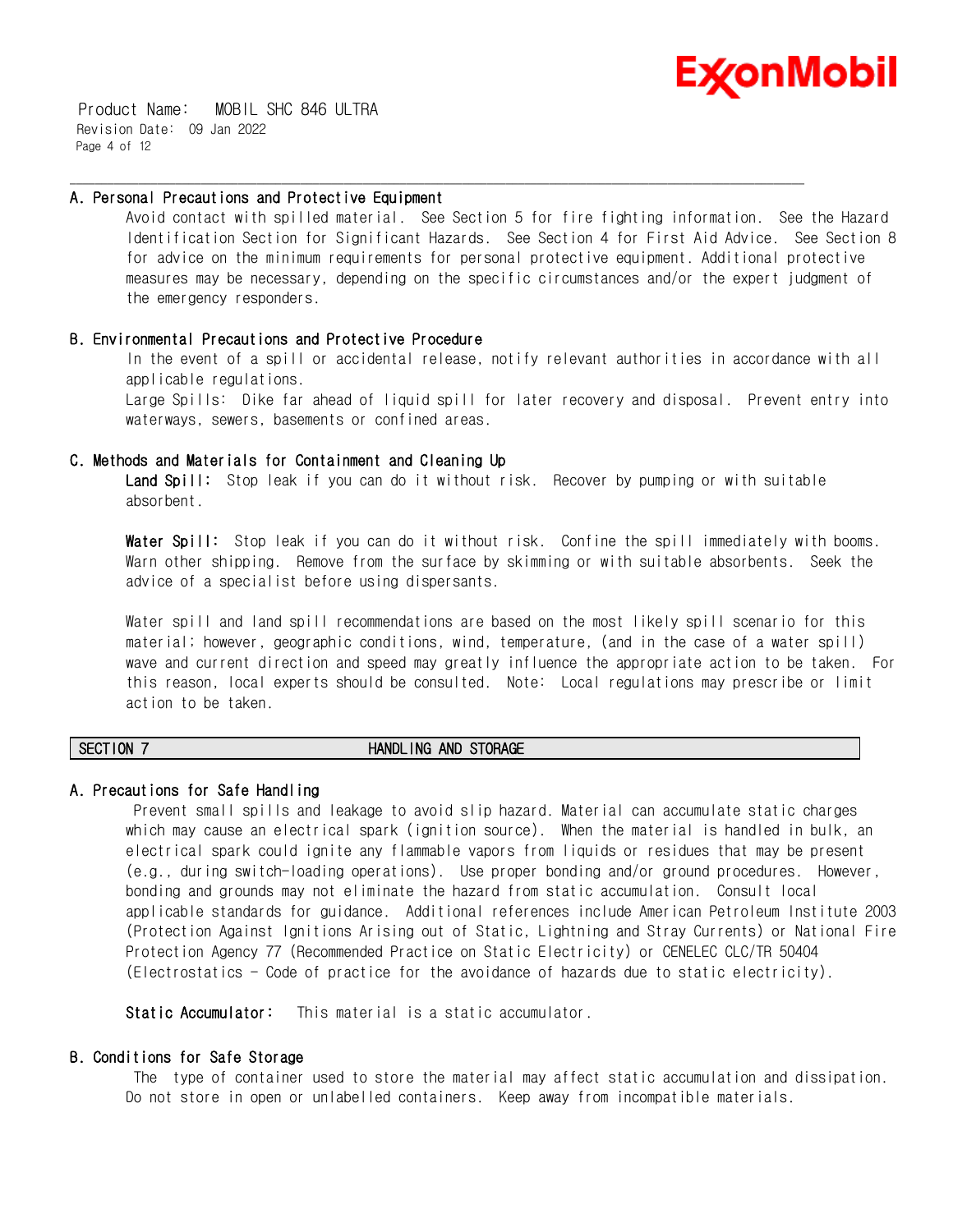

 Product Name: MOBIL SHC 846 ULTRA Revision Date: 09 Jan 2022 Page 5 of 12

#### **SECTION 8 EXPOSURE CONTROLS AND PERSONAL PROTECTION**

# **A. Exposure Limit Values, Biological Limit Values**

**Exposure limits/standards for materials that can be formed when handling this product:** When mists/aerosols can occur the following is recommended:  $5 \text{ mg/m}^3$  - ACGIH TLV (inhalable fraction).

\_\_\_\_\_\_\_\_\_\_\_\_\_\_\_\_\_\_\_\_\_\_\_\_\_\_\_\_\_\_\_\_\_\_\_\_\_\_\_\_\_\_\_\_\_\_\_\_\_\_\_\_\_\_\_\_\_\_\_\_\_\_\_\_\_\_\_\_\_\_\_\_\_\_\_\_\_\_\_\_\_\_\_\_\_\_\_\_\_\_\_\_\_\_\_\_\_\_\_\_\_\_\_\_\_\_\_\_\_\_\_\_\_\_\_\_\_\_

No biological limits allocated.

# **B. Appropriate Engineering Controls**

The level of protection and types of controls necessary will vary depending upon potential exposure conditions. Control measures to consider: No special requirements under ordinary conditions of use and with adequate ventilation.

# **C. Personal Protective Equipment**

Personal protective equipment selections vary based on potential exposure conditions such as applications, handling practices, concentration and ventilation. Information on the selection of protective equipment for use with this material, as provided below, is based upon intended, normal usage.

**Respiratory Protection:** If engineering controls do not maintain airborne contaminant concentrations at a level which is adequate to protect worker health, an approved respirator may be appropriate. Respirator selection, use, and maintenance must be in accordance with regulatory requirements, if applicable. Types of respirators to be considered for this material include: No special requirements under ordinary conditions of use and with adequate ventilation. Particulate

For high airborne concentrations, use an approved supplied-air respirator, operated in positive pressure mode. Supplied air respirators with an escape bottle may be appropriate when oxygen levels are inadequate, gas/vapor warning properties are poor, or if air purifying filter capacity/rating may be exceeded.

**Eye Protection:** If contact is likely, safety glasses with side shields are recommended.

**Hand Protection:** Any specific glove information provided is based on published literature and glove manufacturer data. Glove suitability and breakthrough time will differ depending on the specific use conditions. Contact the glove manufacturer for specific advice on glove selection and breakthrough times for your use conditions. Inspect and replace worn or damaged gloves. The types of gloves to be considered for this material include:

No protection is ordinarily required under normal conditions of use. Nitrile,Viton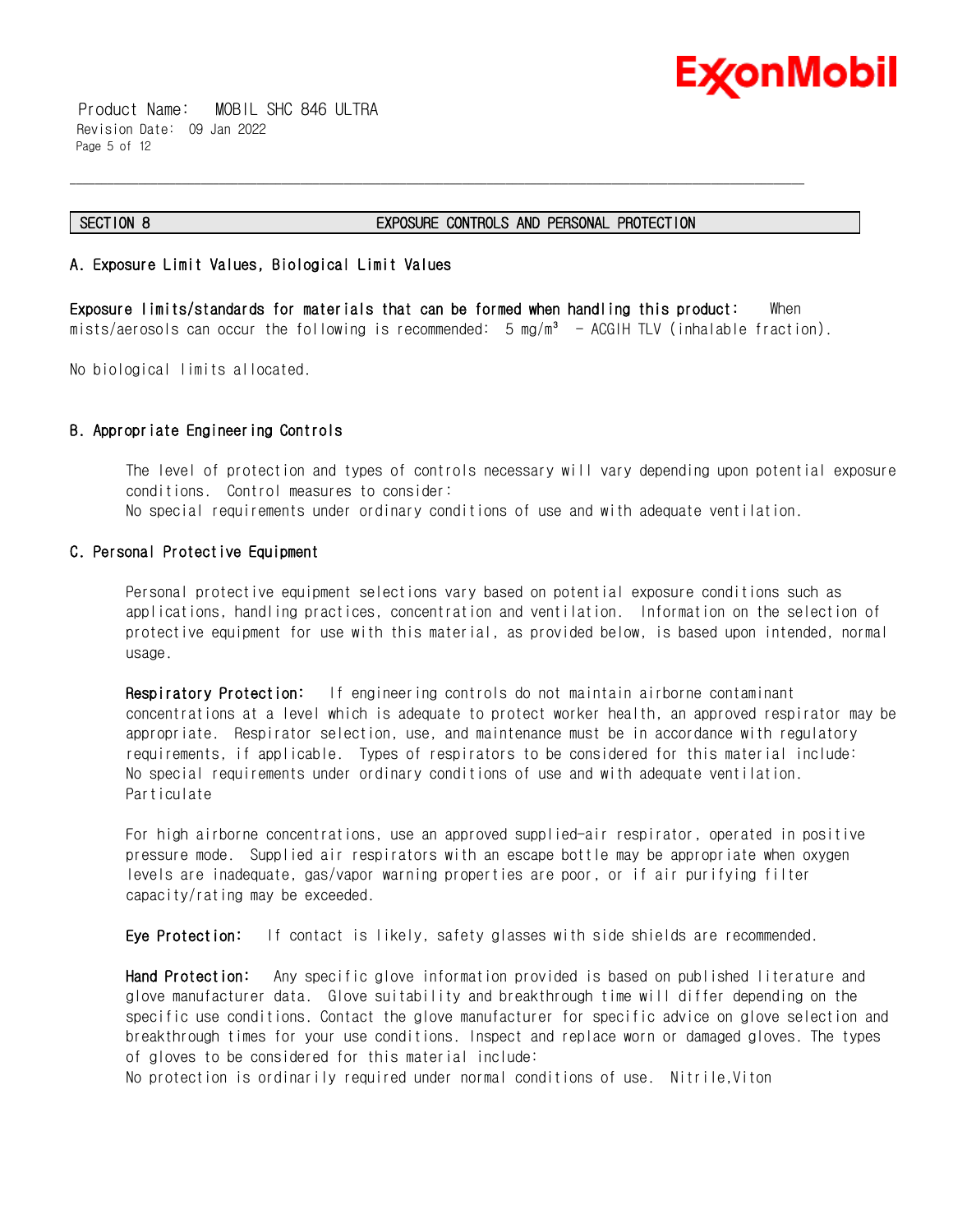

 Product Name: MOBIL SHC 846 ULTRA Revision Date: 09 Jan 2022 Page 6 of 12

> **Skin and Body Protection:** Any specific clothing information provided is based on published literature or manufacturer data. The types of clothing to be considered for this material include: No skin protection is ordinarily required under normal conditions of use. In accordance with good industrial hygiene practices, precautions should be taken to avoid skin contact.

\_\_\_\_\_\_\_\_\_\_\_\_\_\_\_\_\_\_\_\_\_\_\_\_\_\_\_\_\_\_\_\_\_\_\_\_\_\_\_\_\_\_\_\_\_\_\_\_\_\_\_\_\_\_\_\_\_\_\_\_\_\_\_\_\_\_\_\_\_\_\_\_\_\_\_\_\_\_\_\_\_\_\_\_\_\_\_\_\_\_\_\_\_\_\_\_\_\_\_\_\_\_\_\_\_\_\_\_\_\_\_\_\_\_\_\_\_\_

**Specific Hygiene Measures:** Always observe good personal hygiene measures, such as washing after handling the material and before eating, drinking, and/or smoking. Routinely wash work clothing and protective equipment to remove contaminants. Discard contaminated clothing and footwear that cannot be cleaned. Practice good housekeeping.

#### **Environmental Controls**

Comply with applicable environmental regulations limiting discharge to air, water and soil. Protect the environment by applying appropriate control measures to prevent or limit emissions.

# **SECTION 9 PHYSICAL AND CHEMICAL PROPERTIES**

**Note: Physical and chemical properties are provided for safety, health and environmental considerations only and may not fully represent product specifications. Contact the Supplier for additional information.** 

```
 A. Appearance
      Physical State: Liquid
      Color: Yellow
B. Odor: Characteristic
C. Odor Threshold: N/D
D. pH: N/A
E. Melting Point: N/A
   Freezing Point: N/D
 F. Initial Boiling Point / Range: > 316°C (600°F)
G. Flash Point [Method]: >215°C (419°F) [ ASTM D-92]
H. Evaporation Rate (n-butyl acetate = 1): N/D 
I. Flammability (Solid, Gas): N/A
J. Flammable Limits (Approximate volume % in air): LEL: 0.9 UEL: 7.0
K. Vapor Pressure: < 0.013 kPa (0.1 mm Hg) at 20 °C
 L. Solubility in Water: Negligible
M. Vapor Density (Air = 1): > 2 at 101 kPa
N. Relative Density (at 15 °C): 0.843
O. Log Pow (n-Octanol/Water Partition Coefficient): > 3.5
P. Autoignition Temperature: N/D
Q. Decomposition Temperature: N/D
R. Viscosity: >41.6 cSt (41.6 mm2/sec) at 40 °C | >6.04 cSt (6.04 mm2/sec) at 100°C [ASTM
D 445]
S. Molecular Weight: N/D
```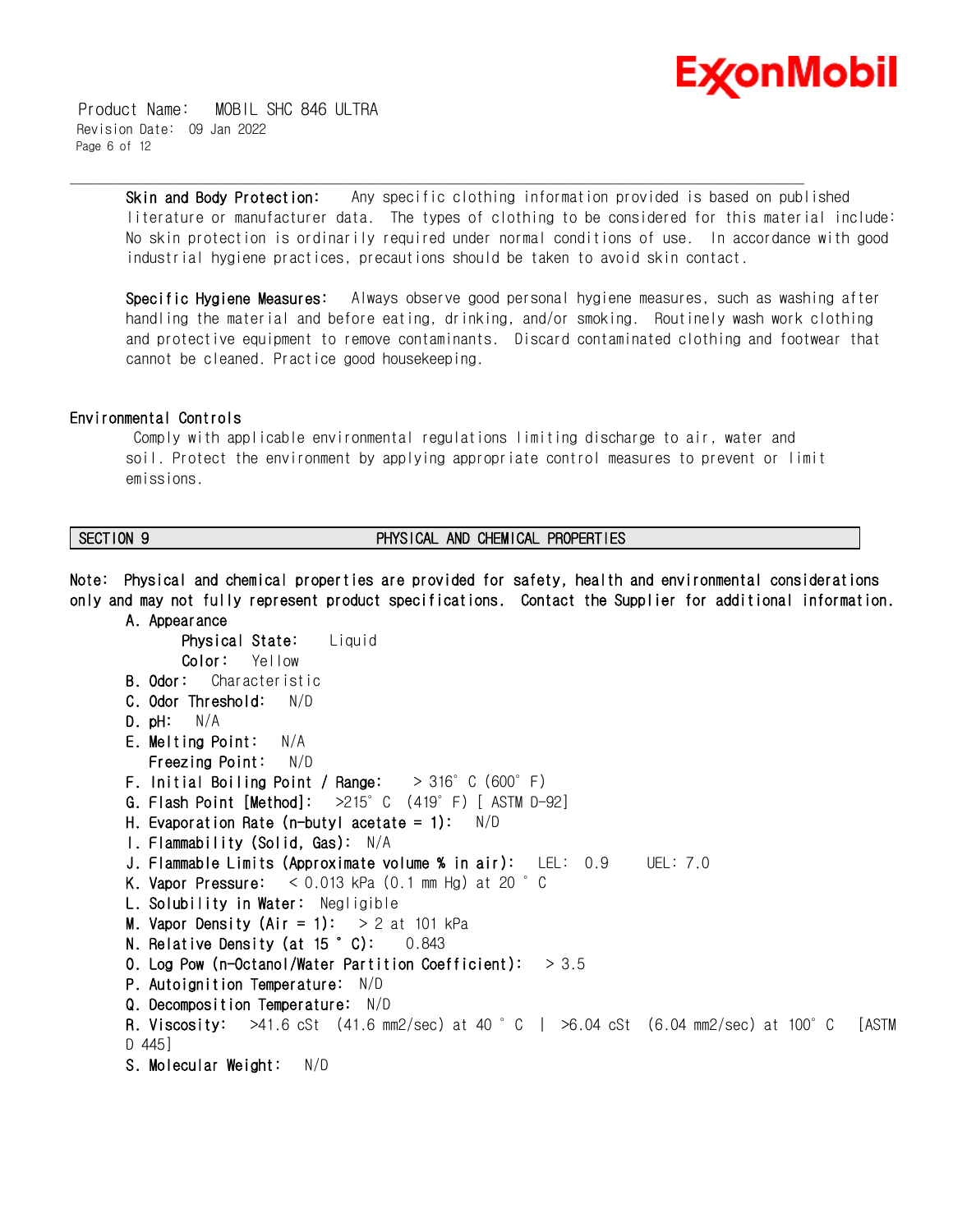

 Product Name: MOBIL SHC 846 ULTRA Revision Date: 09 Jan 2022 Page 7 of 12

# **Other Information**

**Pour Point:** -27°C (-17°F)

#### **SECTION 10 STABILITY AND REACTIVITY**

\_\_\_\_\_\_\_\_\_\_\_\_\_\_\_\_\_\_\_\_\_\_\_\_\_\_\_\_\_\_\_\_\_\_\_\_\_\_\_\_\_\_\_\_\_\_\_\_\_\_\_\_\_\_\_\_\_\_\_\_\_\_\_\_\_\_\_\_\_\_\_\_\_\_\_\_\_\_\_\_\_\_\_\_\_\_\_\_\_\_\_\_\_\_\_\_\_\_\_\_\_\_\_\_\_\_\_\_\_\_\_\_\_\_\_\_\_\_

- **A. Chemical Stability and Possibility of Hazard Reactions Chemical Stability:** Material is stable under normal conditions.  **Possibility of Hazardous Reactions:** Hazardous polymerization will not occur.
- **B. Conditions to Avoid:** Excessive heat. High energy sources of ignition.
- **C. Incompatible Materials:** Strong oxidizers
- **D. Hazardous Decomposition Products:** Material does not decompose at ambient temperatures.

# **SECTION 11 TOXICOLOGICAL INFORMATION**

#### **A. Information on Likely Routes of Exposure**  No data available

# **B. Information on Health Hazards**

# **Acute Toxicity (Inhalation):**

Product

No end point data for material. Minimally Toxic. Based on assessment of the components.

Inhalation Irritation: No end point data for material. Negligible hazard at ambient/normal handling temperatures.

#### **Acute Toxicity (Ingestion):**

Product

No end point data for material. Minimally Toxic. Based on assessment of the components.

#### **Acute Toxicity (Dermal)**

Product

No end point data for material. Minimally Toxic. Based on assessment of the components.

# **Skin corrosion/irritation**

Product

No end point data for material. Negligible irritation to skin at ambient temperatures. Based on assessment of the components.

# **Serious eye damage/irritation**

Product

No end point data for material. May cause mild, short-lasting discomfort to eyes. Based on assessment of the components.

#### **Respiratory sensitization**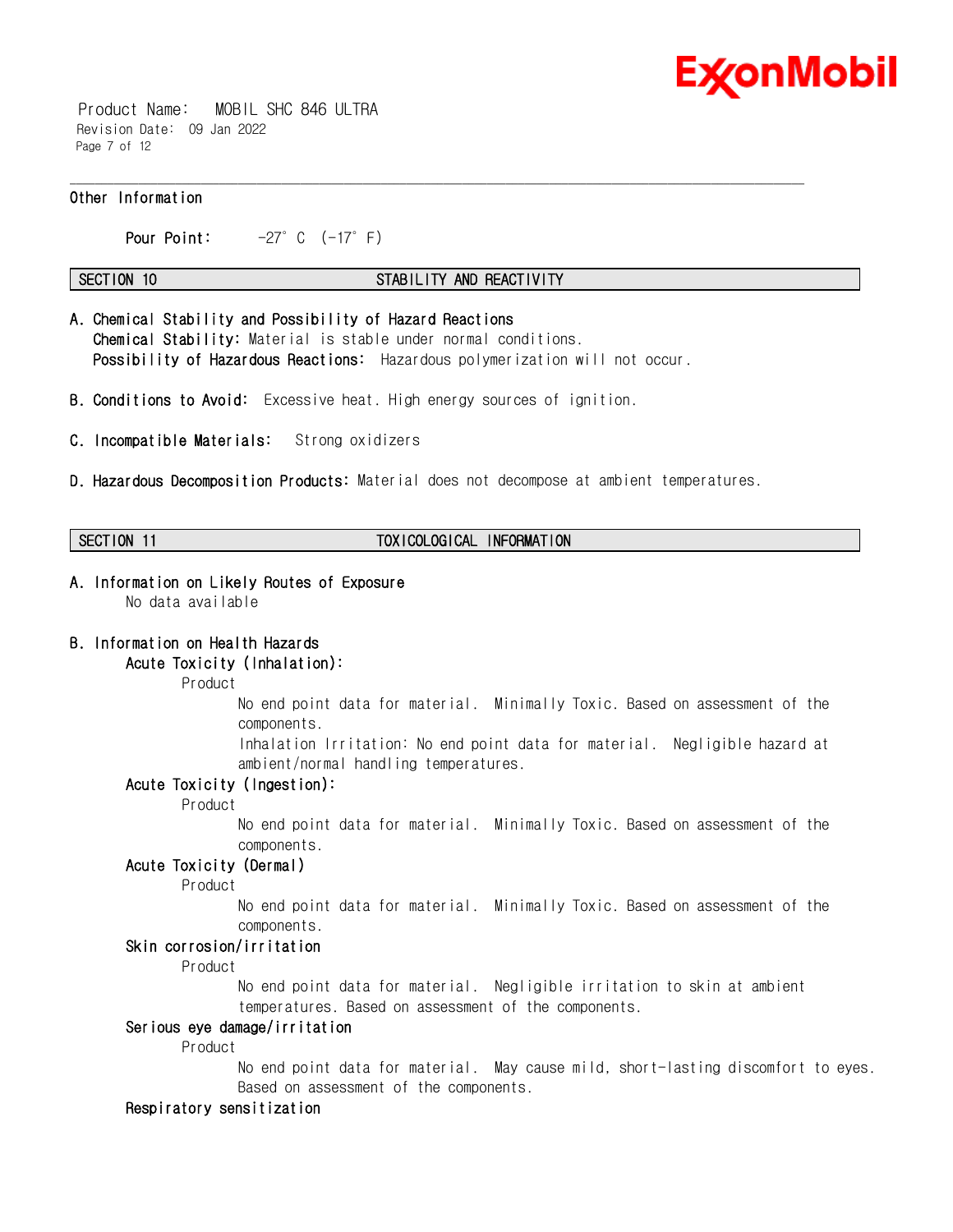

#### Product

No end point data for material. Not expected to be a respiratory sensitizer.

\_\_\_\_\_\_\_\_\_\_\_\_\_\_\_\_\_\_\_\_\_\_\_\_\_\_\_\_\_\_\_\_\_\_\_\_\_\_\_\_\_\_\_\_\_\_\_\_\_\_\_\_\_\_\_\_\_\_\_\_\_\_\_\_\_\_\_\_\_\_\_\_\_\_\_\_\_\_\_\_\_\_\_\_\_\_\_\_\_\_\_\_\_\_\_\_\_\_\_\_\_\_\_\_\_\_\_\_\_\_\_\_\_\_\_\_\_\_

# **Skin sensitization**

Product

No end point data for material. Not expected to be a skin sensitizer. Based on assessment of the components.

# **Carcinogenicity**

Product

No end point data for material. Not expected to cause cancer. Based on assessment of the components.

### **Germ cell mutagenicity**

Product

No end point data for material. Not expected to be a germ cell mutagen. Based on assessment of the components.

# **Reproductive toxicity**

Product

No end point data for material. Not expected to be a reproductive toxicant. Based on assessment of the components.

#### **Specific target organ toxicity - single exposure**

Product

No end point data for material. Not expected to cause organ damage from a single exposure.

#### **Specific target organ toxicity - repeat exposure**

Product

No end point data for material. Not expected to cause organ damage from prolonged or repeated exposure. Based on assessment of the components.

# **Aspiration hazard**

Product

Data available. Not expected to be an aspiration hazard. Based on physico-chemical properties of the material.

#### **Other Information**

#### **Contains:**

Synthetic base oils: Not expected to cause significant health effects under conditions of normal use, based on laboratory studies with the same or similar materials. Not mutagenic or genotoxic. Not sensitizing in test animals and humans.

**IARC Classification: The following ingredients are cited on the lists below:** None.

--REGULATORY LISTS SEARCHED--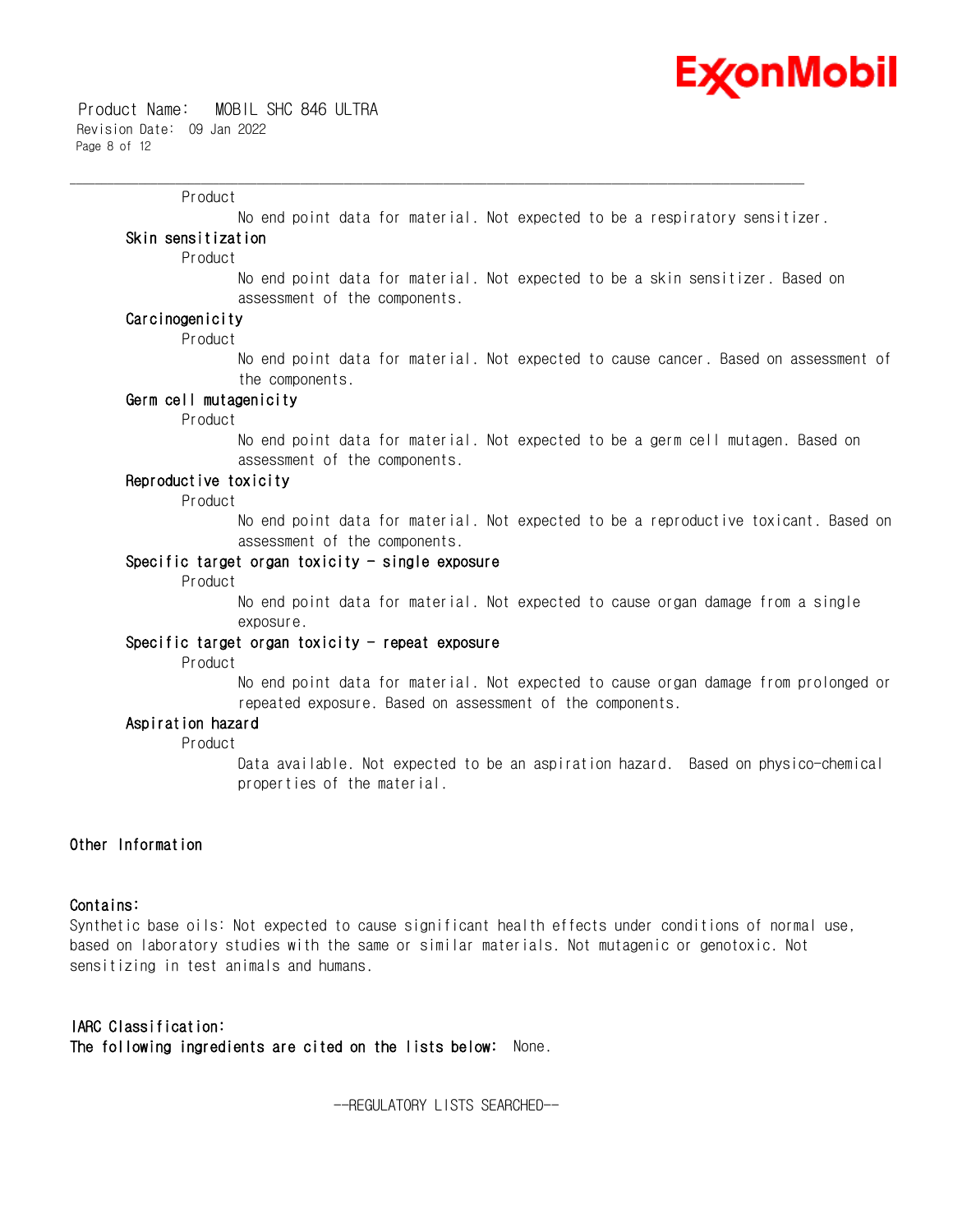

 Product Name: MOBIL SHC 846 ULTRA Revision Date: 09 Jan 2022 Page 9 of 12

| $\overline{\phantom{0}}$<br>$\overline{\phantom{0}}$<br>-11. | $\overline{\phantom{0}}$<br>$\overline{\phantom{0}}$<br><u>_</u><br>$\sim$<br>. | ∩г<br>$\overline{\phantom{0}}$<br>$\sim$ $\sim$ |  |
|--------------------------------------------------------------|---------------------------------------------------------------------------------|-------------------------------------------------|--|

#### **SECTION 12 ECOLOGICAL INFORMATION**

The information given is based on data for the material, components of the material, or for similar materials, through the application of bridging principals.

# **A. Ecotoxicity**

Material -- Not expected to be harmful to aquatic organisms.

#### **B. Persistence and Degradability**

Not determined.

#### **C. Bioaccumulation**

Not determined.

#### **D. Mobility**

Base oil component -- Low solubility and floats and is expected to migrate from water to the land. Expected to partition to sediment and wastewater solids.

#### **E. Other adverse effects: Not applicable**

# **A. Disposal methods**

Disposal recommendations based on material as supplied. Disposal must be in accordance with current applicable laws and regulations, and material characteristics at time of disposal.

#### **B. Disposal precautions**

Product is suitable for burning in an enclosed controlled burner for fuel value or disposal by supervised incineration at very high temperatures to prevent formation of undesirable combustion products. Protect the environment. Dispose of used oil at designated sites. Minimize skin contact. Do not mix used oils with solvents, brake fluids or coolants.

**Empty Container Warning** Empty Container Warning (where applicable): Empty containers may contain residue and can be dangerous. Do not attempt to refill or clean containers without proper instructions. Empty drums should be completely drained and safely stored until appropriately reconditioned or disposed. Empty containers should be taken for recycling, recovery, or disposal through suitably qualified or licensed contractor and in accordance with governmental regulations. DO NOT PRESSURISE, CUT, WELD, BRAZE, SOLDER, DRILL, GRIND, OR EXPOSE SUCH CONTAINERS TO HEAT, FLAME, SPARKS, STATIC ELECTRICITY, OR OTHER SOURCES OF IGNITION. THEY MAY EXPLODE AND CAUSE INJURY OR DEATH.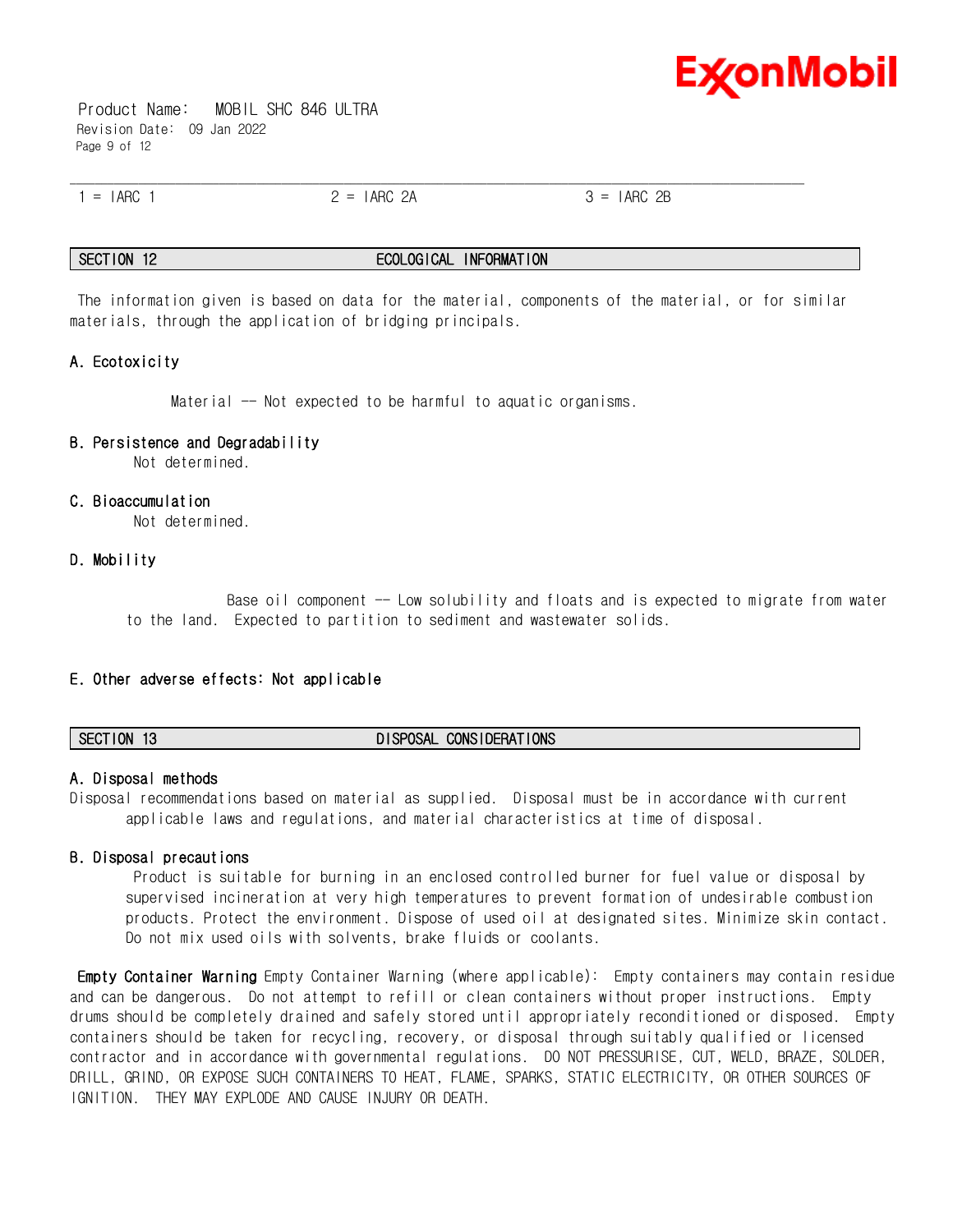

 Product Name: MOBIL SHC 846 ULTRA Revision Date: 09 Jan 2022 Page 10 of 12

#### **SECTION 14 TRANSPORT INFORMATION**

\_\_\_\_\_\_\_\_\_\_\_\_\_\_\_\_\_\_\_\_\_\_\_\_\_\_\_\_\_\_\_\_\_\_\_\_\_\_\_\_\_\_\_\_\_\_\_\_\_\_\_\_\_\_\_\_\_\_\_\_\_\_\_\_\_\_\_\_\_\_\_\_\_\_\_\_\_\_\_\_\_\_\_\_\_\_\_\_\_\_\_\_\_\_\_\_\_\_\_\_\_\_\_\_\_\_\_\_\_\_\_\_\_\_\_\_\_\_

**REGULATION ON SHIP-TRANSPORTATION AND STORAGE OF DANGEROUS SUBSTANCES (SEA (IMDG))** Not Regulated for Sea Transport according to IMDG-Code

- **A. UN Number:** Not applicable
- **B. Proper Shipping Name:** Not applicable
- **C. Hazard Class & Division:** Not applicable
- **D. Packing Group:** Not applicable
- **E. Marine Pollutant:** Not applicable
- **F. Special Precautions which a user needs to be aware of, or needs to comply with, in connection with transport or conveyance:** Not applicable

**LAND (ADR/RID)** Not Regulated for Land Transport

- **A. UN Number:** Not applicable
- **B. Proper Shipping Name:** Not applicable
- **C. Hazard Class & Division:** Not applicable
- **D. Packing Group:** Not applicable
- **E. Marine pollutants:** Only applicable for sea transport
- **F. Special Precautions which a user needs to be aware of, or needs to comply with, in connection**
- **with transport or conveyance:** Not applicable

**AIR (IATA)** Not Regulated for Air Transport

- **A. UN Number:** Not applicable
- **B. Proper Shipping Name:** Not applicable
- **C. Hazard Class & Division:** Not applicable
- **D. Packing Group:** Not applicable
- **E. Marine pollutants:** Only applicable for sea transport
- **F. Special Precautions which a user needs to be aware of, or needs to comply with, in connection with transport or conveyance:** Not applicable

#### **SECTION 15 REGULATORY INFORMATION**

**This material is not considered hazardous according to Korean GHS classification criteria.** 

**Regulatory Status and Applicable Laws and Regulations** 

- **A. Industrial Safety & Health Act : Prohibited, Subject to an Approval for Manufacturing and Controlled Hazardous Substances:** None.
- **B. Chemicals Control Act : Toxic, Banned and Restricted Toxic Chemicals, Authorization substances, Accidental Release Prevention Substances and Priority Existing Chemicals to Registration:** None.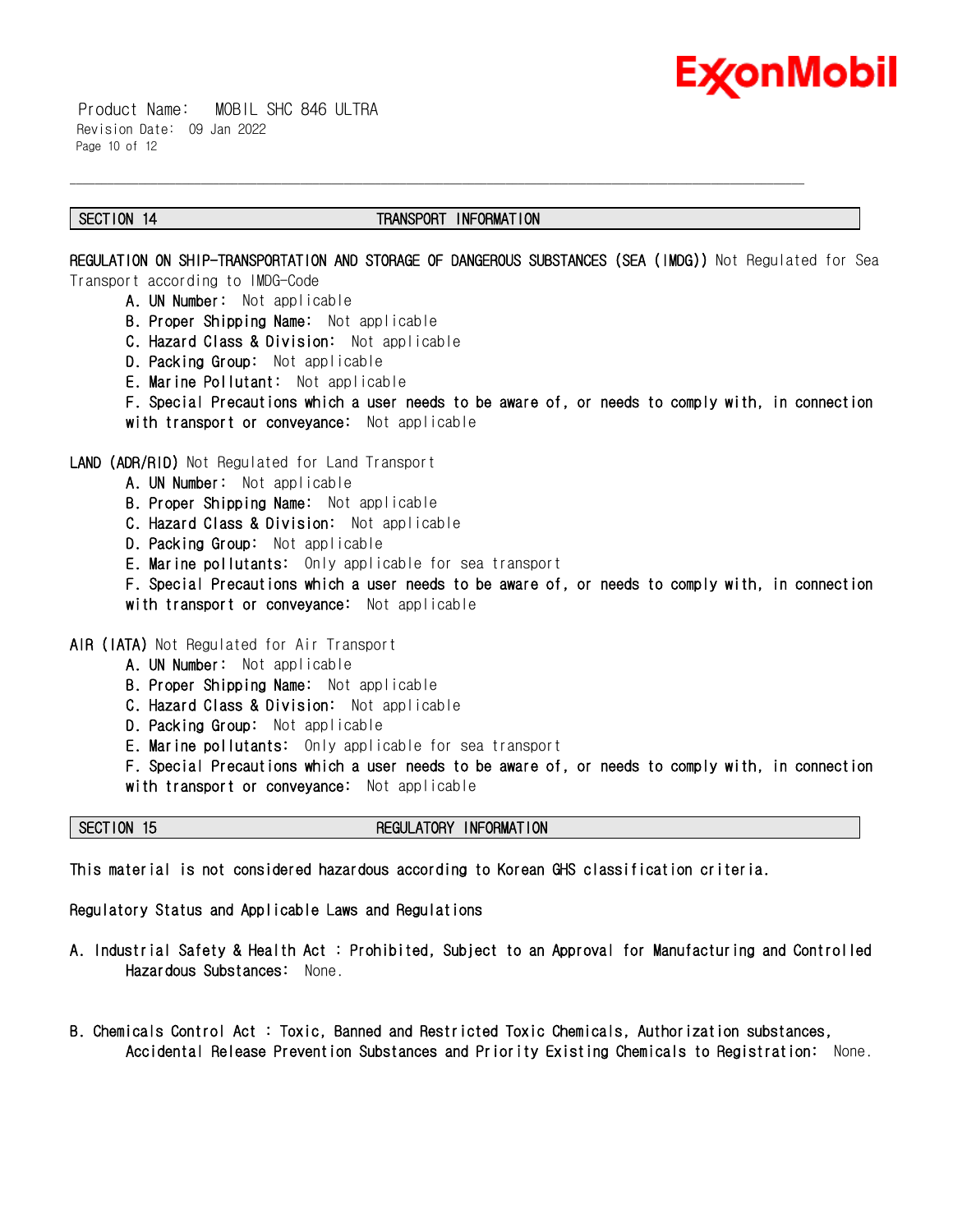

 Product Name: MOBIL SHC 846 ULTRA Revision Date: 09 Jan 2022 Page 11 of 12

#### \_\_\_\_\_\_\_\_\_\_\_\_\_\_\_\_\_\_\_\_\_\_\_\_\_\_\_\_\_\_\_\_\_\_\_\_\_\_\_\_\_\_\_\_\_\_\_\_\_\_\_\_\_\_\_\_\_\_\_\_\_\_\_\_\_\_\_\_\_\_\_\_\_\_\_\_\_\_\_\_\_\_\_\_\_\_\_\_\_\_\_\_\_\_\_\_\_\_\_\_\_\_\_\_\_\_\_\_\_\_\_\_\_\_\_\_\_\_ **C. ACT ON THE SAFETY CONTROL OF HAZARDOUS SUBSTANCES:** Category 4. Class 4 petroleum chemicals

**D. Waste Control Act:** Waste Oil is a designated waste.

# **E. Other requirements in domestic and other countries**

**Listed or exempt from listing/notification on the following chemical inventories :** AIIC, DSL, ENCS, ISHL, KECI, PICCS, TCSI, TSCA

#### **Special Cases:**

| Inventory    | Status                       |
|--------------|------------------------------|
| <b>IECSC</b> | Apply<br>ICTIONS<br>Hest<br> |

**SECTION 16 OTHER INFORMATION**

**A. Information sources and references:** Sources of information used in preparing this SDS included one or more of the following: results from in house or supplier toxicology studies, CONCAWE Product Dossiers, publications from other trade associations, such as the EU Hydrocarbon Solvents REACH Consortium, U.S. HPV Program Robust Summaries, the EU IUCLID Data Base, U.S. NTP publications, and other sources, as appropriate.

- **B. The first Issuing date:** 1/6/2022
- **C. Revision number and latest revision date Revision Date:** 09 Jan 2022
- **D. Others**
- **N/D = Not determined, N/A = Not applicable**

**THIS SAFETY DATA SHEET CONTAINS THE FOLLOWING REVISIONS:**MSDS reformatted and Implementation of new GHS adoption according to regulation requirements.

The information and recommendations contained herein are, to the best of ExxonMobil's knowledge and belief, accurate and reliable as of the date issued. You can contact ExxonMobil to insure that this document is the most current available from ExxonMobil. The information and recommendations are offered for the user's consideration and examination. It is the user's responsibility to satisfy itself that the product is suitable for the intended use. If buyer repackages this product, it is the user's responsibility to insure proper health, safety and other necessary information is included with and/or on the container. Appropriate warnings and safe-handling procedures should be provided to handlers and users. Alteration of this document is strictly prohibited. Except to the extent required by law, re-

--------------------------------------------------------------------------------------------------------